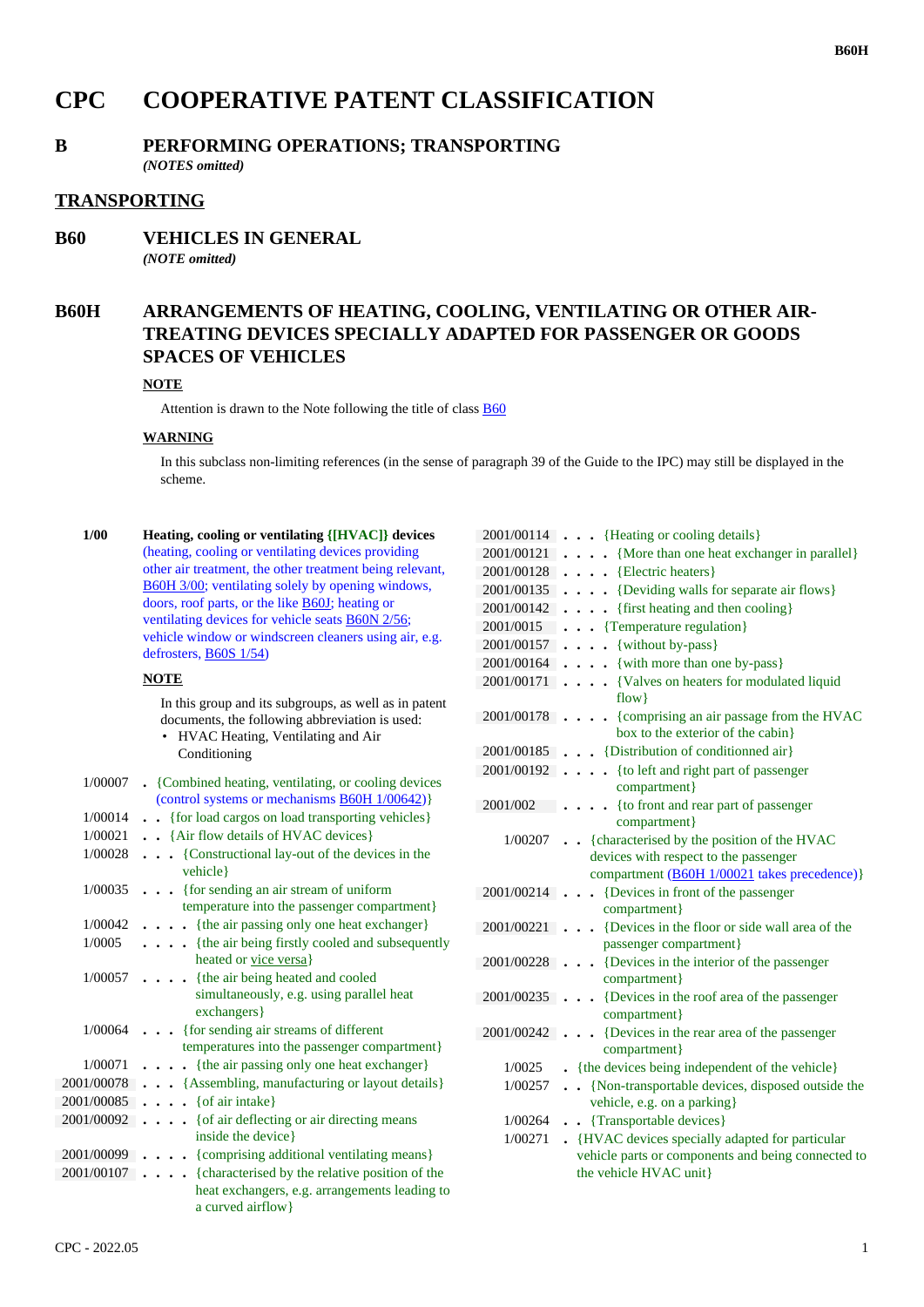| 1/00278              | . { for the battery (arrangement of batteries                                                                    |
|----------------------|------------------------------------------------------------------------------------------------------------------|
| 1/00285              | B60R16/04)<br>{for vehicle seats (vehicle seats with heating or<br>$\ddot{\phantom{0}}$                          |
|                      | ventilation means independent from the HVAC                                                                      |
|                      | system of the vehicle <b>B60N 2/56</b> )}                                                                        |
| 1/00292              | {for steering wheels (steering wheels with heating                                                               |
|                      | or ventilation means independent from the HVAC<br>system of the vehicle $\underline{B62D}$ 1/065)                |
| 1/00295              | • {for trim components, e.g. panels, dashboards,                                                                 |
|                      | liners }                                                                                                         |
| 2001/003             | • {Component temperature regulation using an air                                                                 |
|                      | $flow$ }                                                                                                         |
| 2001/00307.          | • {Component temperature regulation using a<br>liquid flow}                                                      |
| 1/00314              | • {Arrangements permitting a rapid heating of the                                                                |
|                      | heating liquid (B60H 1/00492, B60H 1/03 take                                                                     |
|                      | precedence; aiding engine start by heating of engine                                                             |
|                      | coolants F02N 19/10)}                                                                                            |
| 1/00321              | • {Heat exchangers for air-conditioning devices<br>(B60H 1/3227 takes precedence) }                              |
| 1/00328              | . . { of the liquid-air type}                                                                                    |
| 1/00335              | $\bullet$ $\bullet$ {of the gas-air type (B60H 1/18 takes                                                        |
|                      | precedence) }                                                                                                    |
| 1/00342              | . . { of the liquid-liquid type}                                                                                 |
| 2001/0035<br>1/00357 | . {movable in and out of the air stream}<br>• {Air-conditioning arrangements specially adapted                   |
|                      | for particular vehicles}                                                                                         |
| 1/00364              | {for caravans or trailers}<br>$\ddot{\phantom{0}}$                                                               |
| 1/00371              | . {for vehicles carrying large numbers of                                                                        |
|                      | passengers, e.g. buses}                                                                                          |
| 1/00378              | . {for tractor or load vehicle cabins}                                                                           |
| 1/00385              | . . {for vehicles having an electrical drive, e.g.<br>hybrid or fuel cell}                                       |
| 1/00392              | . { for electric vehicles having only electric drive                                                             |
|                      | means }                                                                                                          |
| 1/004                | . {for vehicles having a combustion engine                                                                       |
|                      | and electric drive means, e.g. hybrid electric<br>vehicles }                                                     |
| 1/00407              | . {for open or convertible vehicles}                                                                             |
| 1/00414              | • {for military, emergency, safety or security                                                                   |
|                      | vehicles}                                                                                                        |
|                      | 1/00421 • {Driving arrangements for parts of a vehicle air-<br>conditioning (B60H 1/3222 takes precedence;       |
|                      | auxiliary drives per se for vehicles <b>B60K 25/00</b> )}                                                        |
| 1/00428              | $\bullet$ $\bullet$ {electric}                                                                                   |
| 1/00435              | . . {fluid or pneumatic}                                                                                         |
| 1/00442              | $\cdots$ {using a vacuum}                                                                                        |
| 1/0045               | . . {mechanical power take-offs from the vehicle                                                                 |
| 1/00457              | propulsion unit}<br>• {Ventilation unit, e.g. combined with a radiator                                           |
|                      | (control systems for ventilators <b>B60H 1/00828</b> )}                                                          |
| 1/00464              | . The ventilator being of the axial type}                                                                        |
| 1/00471              | . The ventilator being of the radial type, i.e. with                                                             |
|                      | radial expulsion of the air}                                                                                     |
| 1/00478              | . {Air-conditioning devices using the Peltier effect<br>(for air-conditioning in general <b>F24F</b> 5/0042; for |
|                      | refrigeration <b>F25B 21/02</b> ; electric devices exhibiting                                                    |
|                      | the Peltier effect H01L 35/00)}                                                                                  |
| 1/00485              | • {Valves for air-conditioning devices, e.g.                                                                     |
|                      | thermostatic valves (valves per se F16K;<br>thermostatic valves per se G05D 23/02)}                              |
| 1/00492              | . {comprising regenerative heating or cooling means,                                                             |
|                      | e.g. heat accumulators}                                                                                          |

| 1/00499    | . . {Heat or cold storage without phase change                                                                                      |
|------------|-------------------------------------------------------------------------------------------------------------------------------------|
|            | including solid bodies, e.g. batteries}                                                                                             |
| 1/005      | . . {Regenerative cooling means, e.g. cold<br>accumulators }                                                                        |
| 1/00507    | • {Details, e.g. mounting arrangements, desaeration<br>devices (B60H 1/32 takes precedence)}                                        |
| 1/00514    | . . {Details of air conditioning housings}                                                                                          |
| 1/00521    | {Mounting or fastening of components in                                                                                             |
|            | housings, e.g. heat exchangers, fans, electronic<br>regulators}                                                                     |
| 1/00528    | {Connections between housing parts}                                                                                                 |
| 1/00535    | {Mounting or fastening of the housing to the<br>vehicle }                                                                           |
| 1/00542    | . {Modular assemblies}                                                                                                              |
| 1/0055     | . {the housing or parts thereof being integrated<br>in other devices, e.g. dashboard}                                               |
| 1/00557    | . . {Details of ducts or cables}                                                                                                    |
| 1/00564    | $\cdots$ { of air ducts }                                                                                                           |
| 1/00571    | { of liquid ducts, e.g. for coolant liquids or<br>refrigerants }                                                                    |
| 1/00578    | $\cdots$ { of bowden wires}                                                                                                         |
| 1/00585    | {Means for monitoring, testing or servicing the<br>air-conditioning}                                                                |
|            | 1/00592 {Add-on devices, e.g. heat/cooling boxes,                                                                                   |
|            | compartment dividers, upgrade sets}                                                                                                 |
| 2001/006   | • {Noise reduction}                                                                                                                 |
| 2001/00607 | $\bullet$ {Recycling}                                                                                                               |
| 2001/00614 | . {Cooling of electronic units in air stream}                                                                                       |
| 2001/00621 | . Plastening lids on air-conditioning housings }                                                                                    |
| 2001/00628 | . {Adaption for left or right hand drive}                                                                                           |
| 2001/00635 | . . {Air-tight sealing devices}                                                                                                     |
| 1/00642    | • {Control systems or circuits; Control members                                                                                     |
|            | or indication devices for heating, cooling or<br>ventilating devices (B60H 1/3201 - B60H 1/3208,<br>$B60H$ 1/3225 take precedence)} |
| 1/0065     | {Control members, e.g. levers or knobs<br>$\ddot{\phantom{0}}$                                                                      |
| 1/00657    | (B60H 1/00985 takes precedence)}                                                                                                    |
| 1/00664    | . . {Remote control devices}                                                                                                        |
|            | . . {Construction or arrangement of damper doors<br>(control systems or circuits for damper doors<br>B60H 1/00835) }                |
| 1/00671    | • {Damper doors moved by rotation; Grilles}                                                                                         |
| 1/00678    | {the axis of rotation being in the door plane,<br>$\mathbf{r}$<br>e.g. butterfly doors}                                             |
| 1/00685    | {the door being a rotating disc or cylinder<br>$\ddot{\phantom{0}}$<br>or part thereof (B60H 1/00678 takes<br>precedence) }         |
| 1/00692    | {Damper doors moved by translation, e.g.<br>curtain doors}                                                                          |
| 2001/007   | {Manufacturing or assembling}                                                                                                       |
| 2001/00707 | . . {Details of pivots of damper doors}                                                                                             |
| 2001/00714 | . . {Details of seals of damper doors}                                                                                              |
| 2001/00721 | . {Air deflecting or air directing means}                                                                                           |
| 2001/00728 | $\ldots$ {Film doors}                                                                                                               |
| 1/0073     | . . {Control systems or circuits characterised by                                                                                   |
|            | particular algorithms or computational models,<br>e.g. fuzzy logic or dynamic models}                                               |
| 2001/00733 | {Computational models modifying user-set<br>$\cdot$                                                                                 |
|            | values}                                                                                                                             |
| 1/00735    | {Control systems or circuits characterised by                                                                                       |
|            | their input, i.e. by the detection, measurement or                                                                                  |
|            |                                                                                                                                     |
|            | calculation of particular conditions, e.g. signal<br>treatment, dynamic models}                                                     |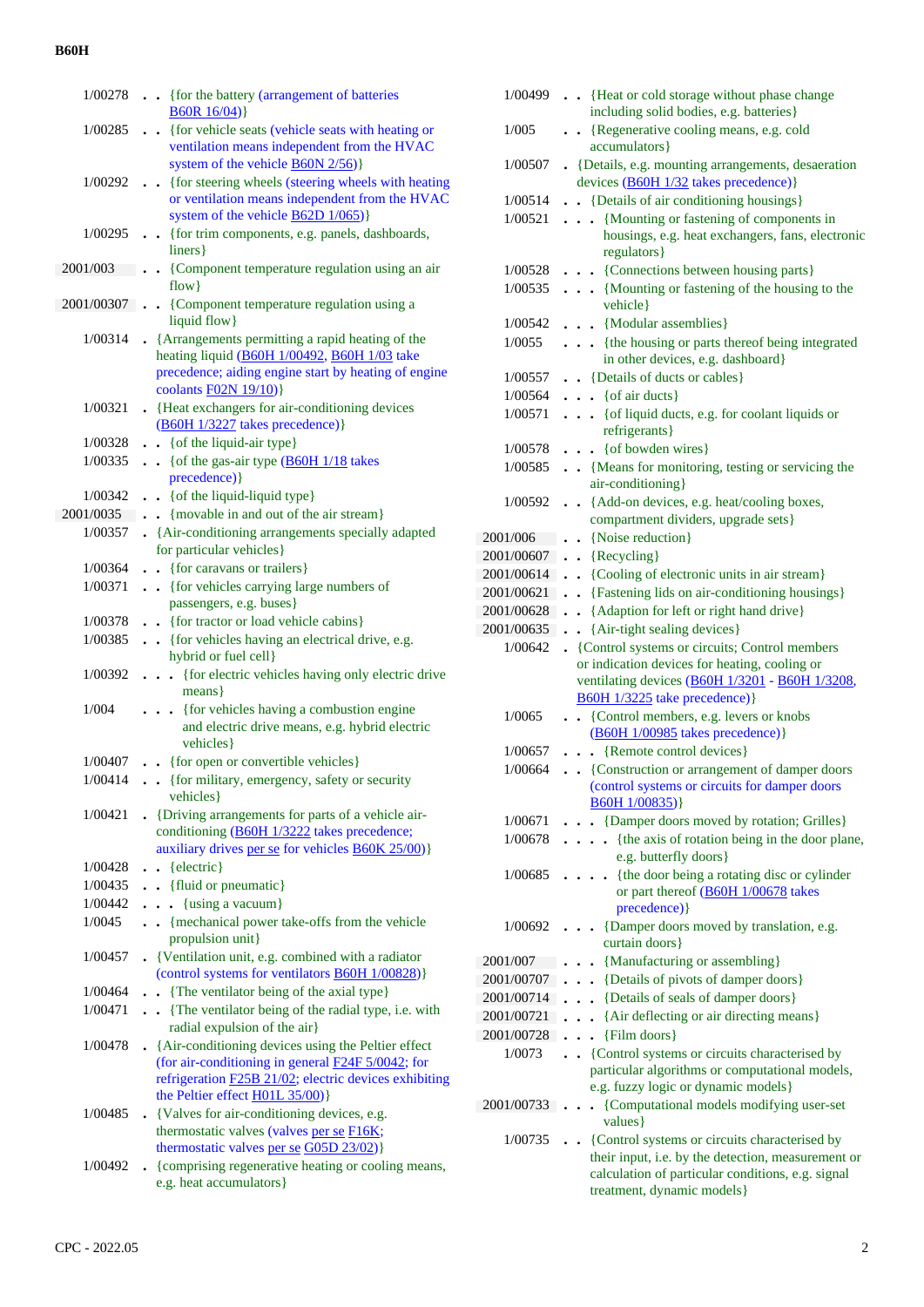| 1/00742            | {by detection of the vehicle occupants'<br>presence; by detection of conditions relating to           |
|--------------------|-------------------------------------------------------------------------------------------------------|
|                    | the body of occupants, e.g. using radiant heat                                                        |
|                    | detectors }                                                                                           |
| 1/0075             | {the input being solar radiation}                                                                     |
| 1/00757            | {by the input of sound, e.g. by using a voice<br>synthesizer}                                         |
| 1/00764            | {the input being a vehicle driving condition,                                                         |
|                    | e.g. speed (B60H 1/00828, B60H 1/00864 take                                                           |
|                    | precedence) }                                                                                         |
| 1/00771            | {the input being a vehicle position or<br>surrounding, e.g. GPS-based position or                     |
|                    | tunnel }                                                                                              |
| 1/00778            | {the input being a stationary vehicle position,                                                       |
|                    | e.g. parking or stopping}                                                                             |
| 1/00785<br>1/00792 | • {by the detection of humidity or frost}<br>• · {Arrangement of detectors (B60H 1/00742,             |
|                    | B60H 1/0075, B60H 1/00785 take                                                                        |
| 1/008              | precedence) }<br>{the input being air quality}                                                        |
| 1/00807            | {the input being a specific way of measuring or<br>$\ddot{\phantom{0}}$                               |
|                    | calculating an air or coolant temperature}                                                            |
| 1/00814            | {Control systems or circuits characterised by their                                                   |
|                    | output, for controlling particular components of<br>the heating, cooling or ventilating installation} |
| 1/00821            | {the components being ventilating, air                                                                |
|                    | admitting or air distributing devices}                                                                |
| 1/00828            | {Ventilators, e.g. speed control                                                                      |
|                    | (B60H 1/00864 takes precedence)}                                                                      |
| 1/00835            | {Damper doors, e.g. position control<br>(construction or arrangement of damper                        |
|                    | doors <b>B60H 1/00664</b> ; <b>B60H 1/00864</b> takes                                                 |
|                    | precedence) }                                                                                         |
| 1/00842            | {the system comprising a plurality of<br>damper doors; Air distribution between                       |
|                    | several outlets }                                                                                     |
| 1/00849            | {for selectively commanding the induction                                                             |
|                    | of outside or inside air (B60H 1/00842)                                                               |
| 1/00857            | takes precedence) }<br>{characterised by the means connecting                                         |
|                    | the initiating means, e.g. control lever, to                                                          |
|                    | the damper door }                                                                                     |
| 1/00864            | {Ventilators and damper doors}                                                                        |
| 1/00871            | {Air directing means, e.g. blades in an<br>air outlet (construction of nozzles or air                 |
|                    | diffusers $B60H$ 1/34)}                                                                               |
| 1/00878            | {the components being temperature regulating                                                          |
|                    | devices }                                                                                             |
| 1/00885            | {Controlling the flow of heating or cooling<br>liquid, e.g. valves or pumps (B60H 1/00899             |
|                    | takes precedence; constructions of valves                                                             |
|                    | B60H 1/00485)                                                                                         |
| 1/00892            | {Devices specially adapted for avoiding<br>uncomfortable feeling, e.g. sudden                         |
|                    | temperature changes (B60H 1/00885 takes                                                               |
|                    | precedence) }                                                                                         |
| 1/00899            | {Controlling the flow of liquid in a heat                                                             |
|                    | pump system (controlling the properties<br>of the refrigerant liquid, e.g. pressure or                |
|                    | temperature, <b>B60H</b> 1/3204)}                                                                     |
| 1/00907            | {where the flow direction of the refrigerant                                                          |
|                    | changes and an evaporator becomes                                                                     |
|                    | condenser}                                                                                            |

| 1/00914       | {where the flow direction of the refrigerant<br>does not change and there is a bypass of                                                      |
|---------------|-----------------------------------------------------------------------------------------------------------------------------------------------|
| 1/00921       | the condenser}<br>{where the flow direction of the refrigerant<br>does not change and there is an extra<br>subcondenser, e.g. in an air duct} |
| 2001/00928    | {comprising a secondary circuit}                                                                                                              |
| 2001/00935    | {comprising four way valves for controlling                                                                                                   |
|               | the fluid direction}                                                                                                                          |
| 2001/00942    | • {comprising a plurality of heat exchangers,<br>e.g. for multi zone heating or cooling}                                                      |
| 2001/00949    | {comprising additional heating/cooling<br>sources, e.g. second evaporator}                                                                    |
| 2001/00957    | {comprising locations with heat exchange<br>within the refrigerant circuit itself, e.g.<br>cross-, counter-, or parallel heat exchange}       |
| 2001/00961    | {comprising means for defrosting outside<br>heat exchangers}                                                                                  |
| 1/00964       | {Control systems or circuits characterised                                                                                                    |
|               | by including features for automatic and non-                                                                                                  |
|               | automatic control, e.g. for changing from                                                                                                     |
|               | automatic to manual control}                                                                                                                  |
| 1/00971       | {Control systems or circuits characterised by<br>including features for locking or memorising of                                              |
|               | control modes }                                                                                                                               |
| 1/00978       | {Control systems or circuits characterised by                                                                                                 |
|               | failure of detection or safety means; Diagnostic                                                                                              |
|               | methods }                                                                                                                                     |
| 1/00985       | {Control systems or circuits characterised                                                                                                    |
|               | by display or indicating devices, e.g. voice<br>simulators (characterised by the input of sound                                               |
|               | using a voice synthesizer <b>B60H</b> 1/00757;                                                                                                |
|               | B60H 1/00978 takes precedence) }                                                                                                              |
| 1/02          | . the heat being derived from the propulsion plant                                                                                            |
|               | $\{(B60H 1/00492 \ntakes precedence)\}$                                                                                                       |
| 1/025         | • {from both the cooling liquid and the exhaust                                                                                               |
|               | gases of the propulsion plant}                                                                                                                |
| 1/03<br>1/032 | and from a source other than the propulsion plant<br>{from the cooling liquid of the propulsion plant<br>$\ddot{\phantom{0}}$                 |
|               | and from a burner}                                                                                                                            |
| 1/034         | {from the cooling liquid of the propulsion plant<br>$\blacksquare$<br>and from an electric heating device}                                    |
| 1/036         | {from the plant exhaust gases and from a                                                                                                      |
|               | burner                                                                                                                                        |
| 1/038         | {from the cooling liquid of the propulsion plant                                                                                              |
|               | and from a viscous fluid heater}                                                                                                              |
| 1/039         | {from air leaving the interior of the vehicle, i.e.<br>heat recovery}                                                                         |
| 1/04          | from cooling liquid of the plant $\{(\underline{B60H} 1/025,$<br>$\ddot{\phantom{a}}$                                                         |
|               | B60H 1/03 take precedence) }                                                                                                                  |
| 1/06          | directly from main radiator                                                                                                                   |
| 1/08          | from other radiator than main radiator                                                                                                        |
| 1/10          | the other radiator being situated in a duct                                                                                                   |
|               | capable of being connected to atmosphere<br>outside vehicle                                                                                   |
| 1/12          | using an air blower                                                                                                                           |
| 1/14          | . . otherwise than from cooling liquid of the plant                                                                                           |
|               | {, e.g. heat from the grease oil, the brakes, the                                                                                             |
|               | transmission unit (B60H 1/03 takes precedence)}                                                                                               |
| 1/143         | {the heat being derived from cooling an electric                                                                                              |
|               | component, e.g. electric motors, electric                                                                                                     |
| 2001/146      | circuits, fuel cells or batteries}<br>{from a viscous fluid heater}                                                                           |
|               |                                                                                                                                               |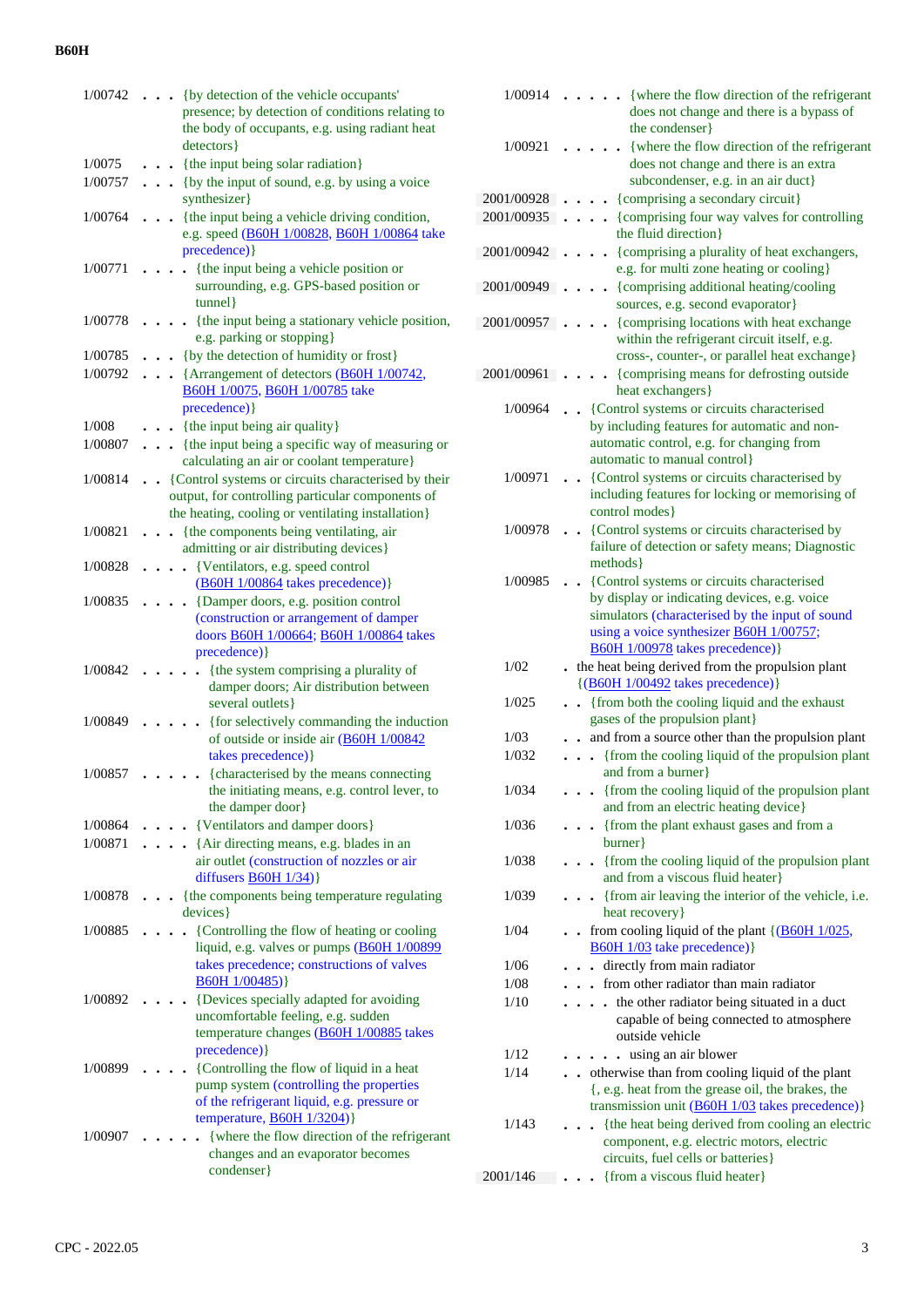| 1/16      | the air being heated by direct contact with the                                                                                               |
|-----------|-----------------------------------------------------------------------------------------------------------------------------------------------|
|           | plant, e.g. air-cooled motor                                                                                                                  |
| 1/18      | the air being heated from the plant exhaust<br>gases {(B60H 1/025 takes precedence; exhaust<br>or silencing apparatus associated with devices |
|           | profiting by exhaust energy F01N 5/00)}                                                                                                       |
| 1/20      | using an intermediate heat-transferring<br>$\overline{a}$<br>medium                                                                           |
| 1/22      | . the heat being derived otherwise than from the<br>propulsion plant {(B60H 1/0025, B60H 1/00492)<br>and <b>B60H 1/03</b> take precedence) }  |
| 1/2203    | {the heat being derived from burners (burners in<br>$\sim$<br>general F23C, F23D, F24H 9/18)}                                                 |
| 1/2206    | {controlling the operation of burners (control of<br>$\bullet$<br>burners in general $F23N 5/00$ }                                            |
| 1/2209    | {arrangements of burners for heating an<br>$\bullet$<br>intermediate liquid (B60H 1/032 takes<br>precedence) }                                |
| 1/2212    | {arrangements of burners for heating air}                                                                                                     |
| 1/2215    | . {the heat being derived from electric heaters}                                                                                              |
| 1/2218    | • {controlling the operation of electric heaters}                                                                                             |
| 1/2221    | {arrangements of electric heaters for heating                                                                                                 |
|           | an intermediate liquid (B60H 1/034 takes<br>precedence) }                                                                                     |
| 1/2225    | {arrangements of electric heaters for heating<br>air                                                                                          |
| 1/2226    | {Electric heaters using radiation}                                                                                                            |
| 1/2227    | {Electric heaters incorporated in vehicle trim                                                                                                |
|           | components, e.g. panels or linings}                                                                                                           |
| 2001/2228 | • {controlling the operation of heaters}                                                                                                      |
| 2001/2231 | {for proper or safe operation of the heater}                                                                                                  |
| 2001/2234 | {when vehicle is parked, preheating}                                                                                                          |
| 2001/2237 | {supplementary heating, e.g. during stop and<br>$\ddot{\phantom{a}}$<br>go of a vehicle}                                                      |
| 2001/224  | {automatic operation, e.g. control circuits or<br>methods }                                                                                   |
| 2001/2243 | {manual operation, e.g. remote control or<br>timer                                                                                            |
| 2001/2246 | {obtaining information from a variable, e.g. by<br>means of a sensor                                                                          |
| 2001/225  | {related to an operational state of another                                                                                                   |
| 2001/2253 | <b>HVAC</b> device}<br>{related to an operational state of the vehicle or                                                                     |
|           | a vehicle component}                                                                                                                          |
| 2001/2256 | {related to the operation of the heater itself, e.g.<br>flame detection or overheating}                                                       |
| 2001/2259 | • {output of a control signal}                                                                                                                |
| 2001/2262 | {related to the period of on/off time of the<br>heater }                                                                                      |
| 2001/2265 | {related to the quantity of heat produced by the<br>heater}                                                                                   |
| 2001/2268 | {Constructional features}                                                                                                                     |
| 2001/2271 | {Heat exchangers, burners, ignition devices}                                                                                                  |
| 2001/2275 | {Thermoelectric converters for generating<br>electrical energy}                                                                               |
| 2001/2278 | {Connectors, water supply, housing, mounting                                                                                                  |
|           | brackets}                                                                                                                                     |
| 2001/2281 | {Air supply, exhaust systems}                                                                                                                 |
| 2001/2284 | {Fuel supply}                                                                                                                                 |
| 2001/2287 | {Integration into a vehicle HVAC system or                                                                                                    |
|           | vehicle dashboard (B60H 2001/00128 takes<br>precedence) }                                                                                     |
| 2001/229  | {Integration into an air outlet}                                                                                                              |
| 2001/2293 | {Integration into other parts of a vehicle}                                                                                                   |
|           |                                                                                                                                               |

| 2001/2296         | {integration into fluid/air heat exchangers}                                                                     |
|-------------------|------------------------------------------------------------------------------------------------------------------|
| 1/24              | . Devices purely for ventilating or where the heating<br>or cooling is irrelevant (nozzles, air-diffusers        |
| 1/241             | <b>B60H 1/34)</b><br>{characterised by the location of ventilation<br>$\ddot{\phantom{0}}$                       |
|                   | devices in the vehicle}                                                                                          |
| 1/242             | • {located in the front area}                                                                                    |
| 1/243             | {located in the lateral area (e.g. doors, pillars)}                                                              |
| 1/244             | {located in the rear area}                                                                                       |
| 1/245             | $\bullet$ {located in the roof}                                                                                  |
| 1/246             | • {located in the interior of the vehicle or in or<br>below the floor                                            |
| 1/247             | . Disposition of several air-diffusers in a vehicle<br>for ventilation-air circulation in a vehicle cabin}       |
| 1/248             | • · {Air-extractors, air-evacuation from the vehicle<br>interior}                                                |
| 1/249             | {using one-way valves}<br>$\sim$ $\sim$                                                                          |
| 1/26              | • Ventilating openings in vehicle exterior; Ducts<br>for conveying ventilating air                               |
| 1/262             | {Openings in or on the vehicle roof}                                                                             |
| 1/265             | {Openings in window or door past or pillars<br>$\ddot{\phantom{a}}$<br>(door pasts per se B62D 25/14; B60H 1/248 |
|                   | takes precedence) }                                                                                              |
| 1/267             | • {Openings in or near to vehicle windows<br>(pivoting side windows $\underline{B60J}$ 1/14; wind                |
|                   | deflectors associated with windows for                                                                           |
|                   | ventilating $\underline{B60J}$ 1/20)                                                                             |
| 1/28              | . . the openings being situated directly in front of                                                             |
|                   | vehicle front window                                                                                             |
| 1/30              | . . Air scoops                                                                                                   |
| 1/32              | • Cooling devices ({B60H 1/00478, B60H 1/005                                                                     |
|                   | take precedence;} vehicles adapted to transport                                                                  |
|                   | refrigerated goods <b>B60P 3/20</b> )                                                                            |
| 1/3201<br>1/32011 | . {using absorption or adsorption}<br>$\bullet$<br>{using absorption, e.g. using Li-Br and water}                |
| 1/32014           | . {using adsorption, e.g. using Zeolite and water}                                                               |
| 1/3202            | . {using evaporation, i.e. not including a                                                                       |
|                   | compressor, e.g. involving fuel or water<br>evaporation (B60H 1/3235 takes precedence; in                        |
|                   | general F25B 19/00, F25D 7/00)}                                                                                  |
| 1/3204            | {using compression (B60H 1/3233 takes<br>precedence) }                                                           |
| 1/3205            | {Control means therefor}                                                                                         |
| 1/3207            | • {for minimizing the humidity of the air}                                                                       |
| 1/3208            | {Vehicle drive related control of the<br>$\ddot{\phantom{0}}$<br>compressor drive means, e.g. for fuel saving    |
|                   | purposes }                                                                                                       |
| 1/321             | {for preventing the freezing of a heat<br>exchanger}                                                             |
| 1/3211            | {for increasing the efficiency of a vehicle<br>refrigeration cycle}                                              |
| 1/3213            | {for increasing the efficiency in a vehicle<br>heat pump}                                                        |
| 1/3214            | {for improving the lubrication of a<br>refrigerant compressor in a vehicle}                                      |
| 1/3216            | • {for improving a change in operation duty of<br>a compressor in a vehicle}                                     |
| 1/3217            | {for high pressure, inflamable or poisonous<br>refrigerants causing danger in case of<br>accidents}              |
| 1/3219            | {for improving the response time of a vehicle<br>refrigeration cycle}                                            |
| 1/322             | {for improving the stop or idling operation of<br>the engine}                                                    |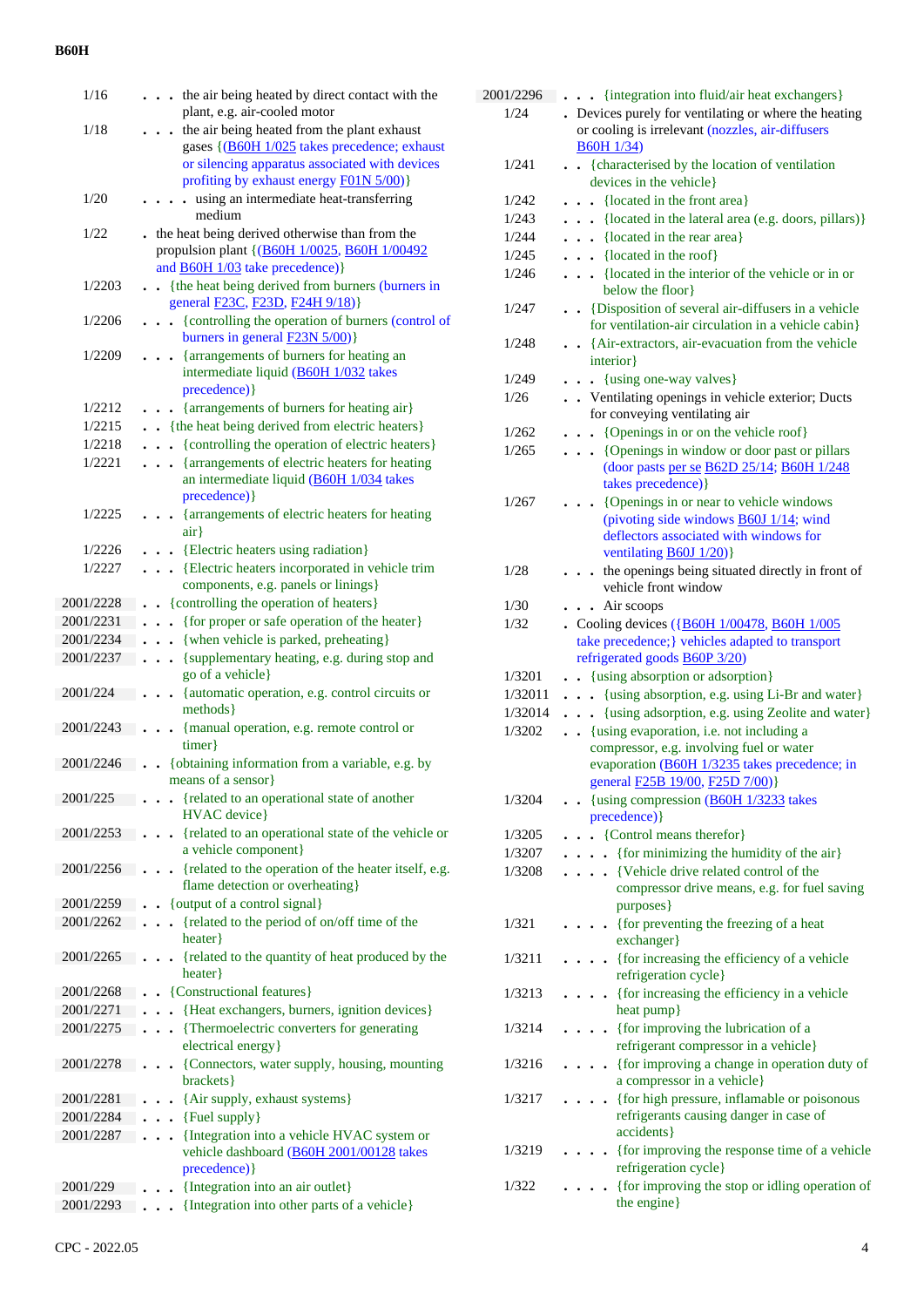| 1/3222                 |                      | take precedence) }               | {characterised by the compressor driving<br>arrangements, e.g. clutches, transmissions or<br>multiple drives (B60H 1/3208, B60H 1/3226 |
|------------------------|----------------------|----------------------------------|----------------------------------------------------------------------------------------------------------------------------------------|
| 1/3223                 |                      | precedence) }                    | {characterised by the arrangement or type<br>of the compressor (B60H 1/3222 takes                                                      |
| 1/3225                 |                      | devices}                         | {characterised by safety arrangements, e.g.<br>compressor anti-seizure means or by signalling                                          |
| 1/3226                 |                      | drive motor                      | {Self-contained devices, i.e. including own                                                                                            |
| 1/3227                 |                      |                                  | . {characterised by the arrangement or the                                                                                             |
|                        |                      | B60H1/3233)                      | type of heat exchanger, e.g. condenser,<br>evaporator (condensed liquid drainage means                                                 |
| 1/3228                 |                      | configurations }                 | {characterised by refrigerant circuit                                                                                                  |
| 1/32281                |                      |                                  | {comprising a single secondary circuit, e.g.                                                                                           |
| 1/32284                |                      | $\ddot{\phantom{0}}$             | at evaporator or condenser side}<br>{comprising two or more secondary circuits,                                                        |
|                        |                      |                                  | e.g. at evaporator and condenser side}                                                                                                 |
| 1/3229                 |                      |                                  | {characterised by constructional features,                                                                                             |
|                        |                      |                                  | e.g. housings, mountings, conversion systems<br>(B60H 1/3227, B60H 1/3233 take precedence)}                                            |
| 1/323                  |                      |                                  | {characterised by comprising auxiliary or                                                                                              |
|                        |                      |                                  | multiple systems, e.g. plurality of evaporators,                                                                                       |
|                        |                      |                                  | or by involving auxiliary cooling devices}                                                                                             |
| 1/3232                 |                      |                                  | {particularly adapted for load transporting<br>vehicles (B60H 1/3226 takes precedence)}                                                |
| 1/3233                 |                      | $means\}$                        | {characterised by condensed liquid drainage                                                                                            |
| 1/32331                |                      |                                  | {comprising means for the use of condensed                                                                                             |
|                        |                      |                                  | liquid, e.g. for humidification or for improving                                                                                       |
|                        |                      |                                  | condenser performance}                                                                                                                 |
| 1/3235                 |                      |                                  | {using sublimation, e.g. dry ice cooling or                                                                                            |
|                        |                      | melting ice}                     |                                                                                                                                        |
| 2001/3236<br>2001/3238 |                      |                                  | {information from a variable is obtained}<br>. {related to the operation of the compressor}                                            |
| 2001/3239              | $\ddot{\phantom{0}}$ | $\bullet$ {related to flow}      |                                                                                                                                        |
| 2001/3241              |                      | {of air}<br>$\ddot{\phantom{0}}$ |                                                                                                                                        |
| 2001/3242              |                      | {of a refrigerant}               |                                                                                                                                        |
| 2001/3244              |                      | {related to humidity}            |                                                                                                                                        |
| 2001/3245              |                      | {of air}                         |                                                                                                                                        |
| 2001/3247              |                      | {of a refrigerant}<br>$\bullet$  |                                                                                                                                        |
| 2001/3248              |                      | {related to pressure}            |                                                                                                                                        |
| 2001/325               |                      |                                  | {of the refrigerant at a compressing unit}                                                                                             |
| 2001/3251              |                      |                                  | {of the refrigerant at a condensing unit}                                                                                              |
| 2001/3252              |                      | $\ddot{\phantom{0}}$             | {of the refrigerant at an evaporating unit}                                                                                            |
| 2001/3254              |                      |                                  | {of the refrigerant at an expansion unit}                                                                                              |
| 2001/3255              |                      |                                  | {related to temperature}                                                                                                               |
| 2001/3257              |                      |                                  | {of the refrigerant at a compressing unit}                                                                                             |
| 2001/3258              |                      |                                  | {of the air at a condensing unit}                                                                                                      |
| 2001/326               |                      |                                  | {of the refrigerant at a condensing unit}                                                                                              |
| 2001/3261              |                      | $\ddot{\phantom{0}}$             | {of the air at an evaporating unit}                                                                                                    |
| 2001/3263<br>2001/3264 |                      |                                  | {of the refrigerant at an evaporating unit}<br>{of the refrigerant at an expansion unit}                                               |
| 2001/3266              |                      |                                  | {related to the operation of the vehicle}                                                                                              |
| 2001/3267              |                      |                                  | {related to the operation of an expansion valve}                                                                                       |
| 2001/3269              |                      |                                  | {output of a control signal}                                                                                                           |
| 2001/327               |                      |                                  | • {related to a compressing unit}                                                                                                      |
| 2001/3272              |                      |                                  | • {to control the revolving speed of a                                                                                                 |
|                        |                      | compressor}                      |                                                                                                                                        |

| 2001/3273 | . {related to the operation of the vehicle, e.g.                                                           |
|-----------|------------------------------------------------------------------------------------------------------------|
|           | the compressor driving torque}                                                                             |
| 2001/3275 | • {to control the volume of a compressor}<br>$\ddot{\phantom{0}}$                                          |
| 2001/3276 | . {related to a condensing unit}                                                                           |
| 2001/3277 | {to control the air flow}<br>$\ddot{\phantom{0}}$                                                          |
| 2001/3279 | {to control the refrigerant flow}<br>$\ddot{\phantom{0}}$                                                  |
| 2001/328  | {related to an evaporating unit}<br>$\ddot{\phantom{a}}$                                                   |
| 2001/3282 | {to control the air flow}<br>$\ddot{\phantom{0}}$<br>$\ddot{\phantom{0}}$                                  |
| 2001/3283 | $\bullet$ {to control the refrigerant flow}<br>$\ddot{\phantom{0}}$                                        |
| 2001/3285 | {related to an expansion unit}<br>$\ddot{\phantom{0}}$<br>$\bullet$                                        |
| 2001/3286 | • {Constructional features}                                                                                |
| 2001/3288 | {Additional heat source}                                                                                   |
| 2001/3289 | {Additional cooling source}<br>$\ddot{\phantom{0}}$                                                        |
| 2001/3291 | {Locations with heat exchange within the<br>$\ddot{\phantom{a}}$                                           |
|           | refrigerant circuit itself}                                                                                |
| 2001/3292 | {Compressor drive is electric only}                                                                        |
| 2001/3294 | {Compressor drive is hybrid}                                                                               |
| 2001/3295 | {Compressing means other than compressor}<br>$\ddot{\phantom{0}}$                                          |
| 2001/3297 | {Expansion means other than expansion valve}<br>$\ddot{\phantom{0}}$                                       |
| 2001/3298 | {Ejector-type refrigerant circuits}                                                                        |
| 1/34      | $\bullet$ Nozzles; {Air-diffusers} (dispositions of air                                                    |
|           | diffusers in a vehicle $\underline{B60H}$ 1/247)                                                           |
| 1/3407    | {providing an air stream in a fixed direction, e.g.<br>$\sim$                                              |
|           | using a grid or porous panel)                                                                              |
| 1/3414    | {with means for adjusting the air stream direction<br>$\ddot{\phantom{0}}$                                 |
|           | (B60H 1/345 takes precedence)}                                                                             |
| 1/3421    | {using only pivoting shutters}<br>$\ddot{\phantom{0}}$                                                     |
| 1/3428    | {using a set of pivoting shutters and a pivoting<br>$\bullet$                                              |
|           | frame}                                                                                                     |
| 1/3435    | . . {using only a pivoting frame}                                                                          |
| 1/3442    | • {the frame being spherical}                                                                              |
| 1/345     | {with means for adjusting divergence,<br>$\ddot{\phantom{0}}$                                              |
|           | convergence or oscillation of air stream}                                                                  |
| 1/3457    | {Outlets providing a vortex, i.e. a spirally wound<br>$\ddot{\phantom{0}}$                                 |
|           | air flow}                                                                                                  |
| 2001/3464 | {Details of hinges}<br>$\ddot{\phantom{0}}$                                                                |
| 2001/3471 | {Details of actuators}<br>$\ddot{\phantom{0}}$                                                             |
| 2001/3478 | {acting on additional damper doors}<br>$\ddot{\phantom{0}}$<br>$\ddot{\phantom{0}}$                        |
| 2001/3485 | • {Air temperature regulation}                                                                             |
| 2001/3492 | . . {Manufacturing; Assembling}                                                                            |
|           |                                                                                                            |
| 3/00      | Other air-treating devices                                                                                 |
| 3/0007    | {Adding substances other than water to the air, e.g.                                                       |
|           | perfume, oxygen}                                                                                           |
| 3/0014    | {characterised by the location of the substance<br>$\overline{a}$                                          |
|           | adding device}                                                                                             |
| 3/0021    | {in the air-conditioning housing}<br>$\ddot{\phantom{0}}$                                                  |
| 3/0028    |                                                                                                            |
|           | {on or near an air outlet}                                                                                 |
| 3/0035    | {characterised by the control methods for adding<br>$\sim$                                                 |
|           | the substance }                                                                                            |
| 2003/0042 | {with ventilating means for adding the<br>$\bullet$                                                        |
|           | substances }                                                                                               |
| 2003/005  | {with heating means for adding the substances}                                                             |
| 2003/0057 | {Servicing means therefor, e.g. for renewal of<br>$\bullet$                                                |
|           | substances }                                                                                               |
| 2003/0064 | {adding more than one substance}                                                                           |
| 3/0071    | {Electrically conditioning the air, e.g. by ionizing}                                                      |
| 3/0078    | {comprising electric purifying means}                                                                      |
| 3/0085    | {Smell or pollution preventing arrangements                                                                |
|           | (В60Н 3/0007, В60Н 3/0071, В60Н 3/02,                                                                      |
|           | <b>B60H 3/06</b> take precedence) }                                                                        |
| 3/0092    | {in the interior of the HVAC unit, e.g. by<br>$\ddot{\phantom{a}}$<br>spraying substances inside the unit} |